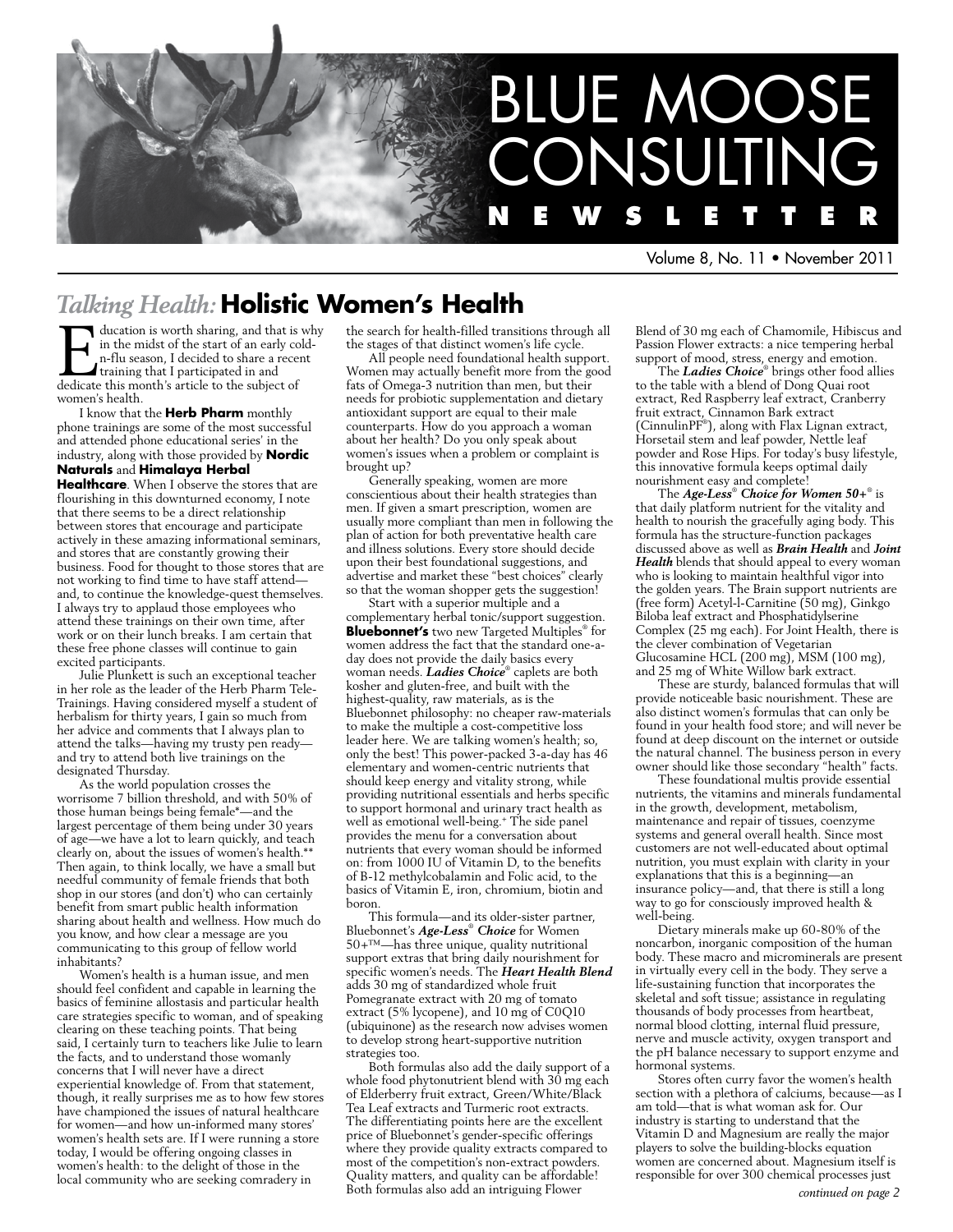#### **Holistic Women's Health** *continued from page 1*

to activate enzymes. It has been estimated that 75% of people in the US are deficient in Magnesium.

That being said, the best choice solution for women looking to keep their muscular-skeletal systems nourished through a lifetime is a superior multimineral formula that goes beyond the Cal-Mag construct we have preached for years. Here are other estimates for where we stand in the US with mineral deficiencies: Iron: 58%; Copper: 81%; Chromium and Manganese: 50% and Zinc, a necessary co-factor in over 70 enzymatic processes and important for immune system health: 67%.

The best technologies of mineral absorption are very advanced, and also easy to understand and explain. The sad truth is that most stores do not take the time to learn and teach the benefits of high-absorption mineral supplementation. It is humorous how trends create manipulated crazes for "new" forms of often-expensive mineral paradigms when the best science has been available with the TRACCS® system of **T**he **R**eal **A**mino **A**cid **C**helate **S**ystem from Albion® since 1970. How long do facts have to stare us in the face before we start to recognize them?

We are doing a disservice when we are selling mediocre or poor absorption minerals to people. Cheap minerals are actually counterproductive to health. Stores could save a lot of shelf space if they just did their homework, and spent time educating on best-quality. The information is three-fold clear: (1) our soil and our food is mineral deficient; (2) minerals are hard to absorb, and need "protein chaperones"; (3) Albion<sup>®</sup> minerals improve absorption to up to 32%, thereby making them the best possible choice. So, along with that foundational multi-vitamin, we must include a superior mineral supplement. Bluebonnet has the most cost-effective and complete multimineral: woman should be encouraged that one is good, two is better. And with the *Albion*® *Chelated Multimineral Caplets* (iron-free #206 + 208 & with-iron # 202 + 204), optimal supplementation can be achieved with two football-shaped caplets a day. The price is right, and the kosher Albion® caplets are smaller than any other therapeutic dosage competitors.

Two items, for every woman. By placing the women's Multis in a prominent place, and giving them the appropriate shelf space to breathe their health message—and by teaching in the salesexplanation of the importance of this daily support—every woman who shops in your store will be buying their daily multi from you.

Then, to explain the factual truths that a multimineral is better than a cheap calcium taken in isolation, and that your Bluebonnet Albion® Multimineral actually provides much, much more at a comparable price—you have just created a loyal customer who is gaining the best daily insurance for their overall optimal health. The foundational basics are now covered. And, if you are selling and educating with dedication, then you can drop the thirty other calcium choices that clog your shelves and offer a greater selection of women's multiples and products that perform so many other beneficial options for the many needs of women's health.

But this can not be the total picture: this is only a part. With a formidable multiple and an extra mineral providing dosages that make a difference, you have provided today's woman with a strong platform for health. Next, we must worry about the fats—the good fats.

The modern woman has to understand that fat is where it is at! Whether a woman wants to look her best, or optimally perform at any life

task, or boost her fertility, nurture her pregnancy or make the wisest choices for her family, she must come to terms with the need for smart dietary fat choices. In food, we must teach women to Nix-the-6 (cut down on Omega-6s) and increase the Omega-3 choices with every purchase and intake decision.

Fat is so critical to female body function: women need to be led to understand that fat is actually one of the most personal understandings they can make about themselves. What better way to discuss this than woman-to-woman. We are what we eat: it is just that simple. Women should search for and demand: organic oils, non-GMO foods, fresh and chemical-free plants oils for their diet, and the highest quality Omega-3 oils that they can find. "Good fat in" means a healthy person. Needless to say, every person who comes in your store every day needs a daily intake of 500 mg of the combination of EPA & DHA. As important to promote, one of the wisest additions to the shopping list is a personalized strategy which will insure higher dosages of DHA + EPA: 1000 mg plus daily!

#### **In the News**

**World Population Reaches 7 Billion** (100 years ago, the population was less

than 2 billion): *We need more health food stores!*

| Continent                | <b>Human Beings</b> |  |
|--------------------------|---------------------|--|
|                          | (millions)          |  |
| World                    | 6,892               |  |
| Africa                   | .030                |  |
| The Americas + Caribbean | 929                 |  |
| Asia                     | 57                  |  |
| Europe                   | 739                 |  |
| Oceania                  | 35                  |  |

Countries with the highest population density.



For the money, **Nordic Naturals** *Ultimate Omega*™ or new *Ultimate Omega Xtra*™ softgels are the best way to keep therapeutic levels of omega-3 nutrition in the diet. Noticeably, stores that bring true excitement to their education on Omega 3s are the ones that sell the most Nordic liquids. If I were the community's teacher, I would be encouraging the *Omega-3 Liquid* and the *Complete-Omega 3, 6, 9 Liquid* —which provides cold water fish with GLA from Borage Oil—in rotation.

So, obviously, we have three basics—an excellent opportunity to have every woman who shops in your store promoting her health through the goods that you carry. With these basics, we move on to the specific health issues that women need to master if they are to have control over their own health throughout their whole lives.

Because it is the honor of women to carry forth the progeny of our species, women should become more aware of the role that estrogen and progesterone plays in governing their health during the course of their lives. We all need to become fluent in the principled teachings we can offer on the role of the good fats, and liver support and tissue cleansing on all matters that are hormone related. Simple health education facts we must be constant about presenting!

Estrogens are sex hormones. While endocrinologists own the legal domain of diagnosis and prescription related to hormonal disease, the

natural food store has wide latitude in speaking about problems with menstruation. Yet, we live in a public square where many women are hesitant to speak about and scared to learn about the sex hormonal facts of life. This is where trainings from a wise herbalist are too valuable to miss!

This too is where you come in: learning the basic strategies that have helped millions of women for centuries. For most women, the simple solutions will be attempted if they can just be alerted to try them. While there certainly are a myriad of puzzling conditions and chronic imbalances that demand personalized care, we fail if we do not earnestly direct women to the many options that exist and have worked. One way to learn is to chat with women who are willing to share their successes: but no matter what the method, we owe our community to be erudite on the topic of natural options!

Since most women who shop in our stores are looking for simple solutions and/or are just starting their road to natural harmony, it is comforting to know that there is an excellent suggestion that anyone can offer to get each woman to add one herbal support formula to their daily platform of health.

**Himalaya Herbal Healthcare**® takes the guesswork out of herbal body support. They have two proven formulas, and the equation is simple enough for you to explain.

*MenstriCare*® is for when the menstrual cycle is active, and *MenoCare*® is for when the menstrual cycle bleeding no longer occurs. Try this suggestion, and see the health manifest! Then, speak with confidence.

The truth is that western allopathic medicine reflects a male-dominated medical perspective, and there is very little real interest in differentiating on the complexities of women's physiological health concerns. The truth is, modern allopathy is doing very little research on what has been termed PMS, Menopause or many other female health issues

*MenstriCare*® is a smart, scientific formula that has a strong, clinically-studied evidence to show it trustworthy. What makes *MenstriCare*® so successful is that the formula is built to reduce stress, assist the liver with detox—thereby removing excess estrogen—and assisting the digestive system. The effects are achieved in an all-herbal formula that does not attempt the allopathic approach of trying to directly alter estrogen/progesterone levels in the body. Rather, the formula aims to bring balance, with its attendant results of good health! Working naturally within the body systems!

Holistic health care reminds us to think again about cause and effect. We know that Progesterone is recycled into cortisol in high-stress situations, and the typical modern therapy is to give more progesterone. Some say this is playing with fire and tampering with systems we do not truly understand.

A massive part of a natural strategy should instead be to treat the stress. Add to this the logical premise that the liver is important in hormonal regulation and in the removal of excess estrogen; and that blood disorders often have some involvement with poor digestion—and one can see that a broad-spectrum formula could be very successful if it were built to deal with stress, the liver and the digestive system. Ancient wisdom being remembered by modern science. Many women will show the happiness of repeat purchase if they find a formula that brings harmony to situations that used to be disharmonious.

*MenstriCare*® leads with two famous Ayurvedic blends, Triphala and Trikatu. Stores that have followed the excitement of the new world of herbalism being brought to this country *continued on page 6*

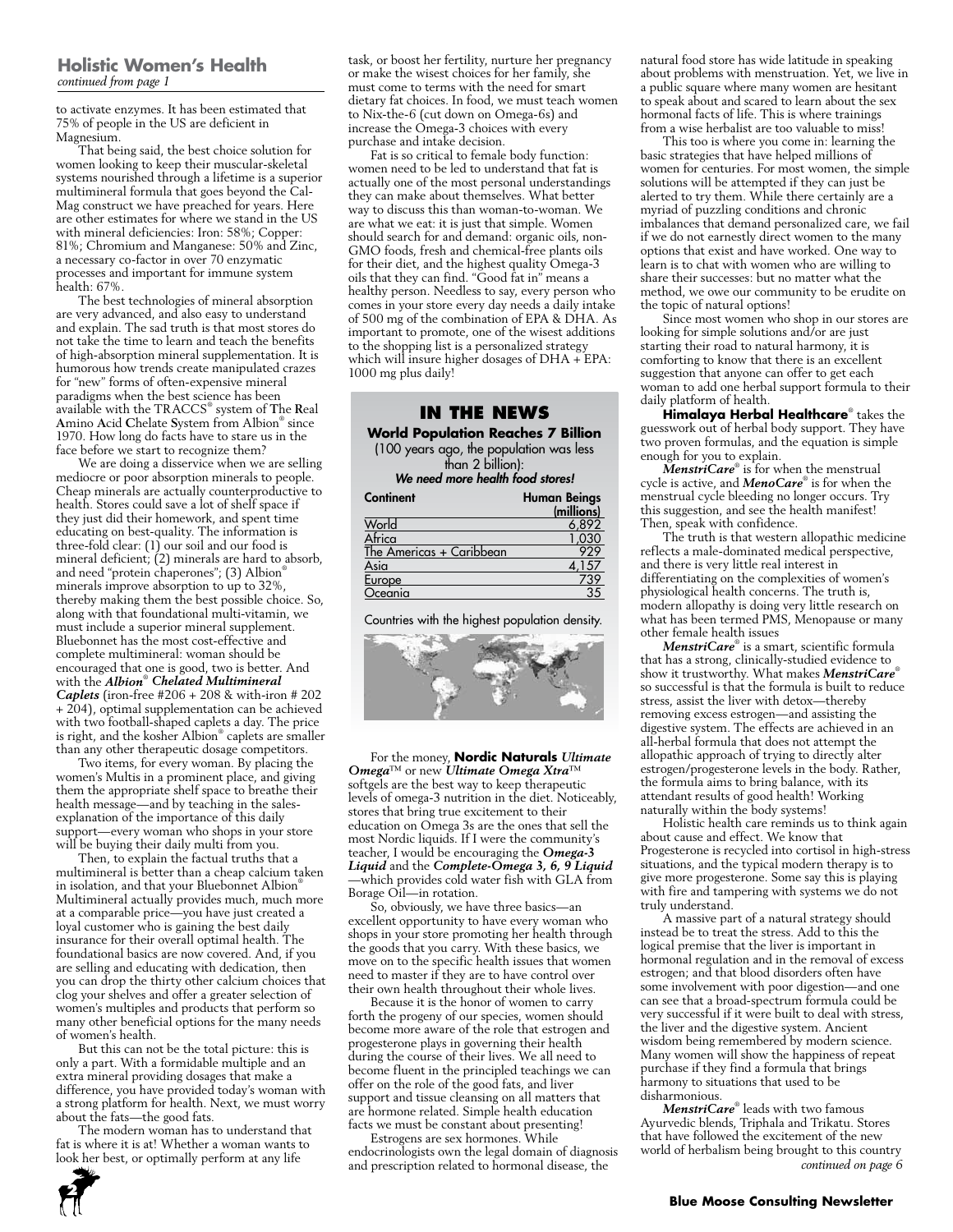

## **November Specials Women's Health 20% OFF products listed** minimum order of 3 each

**Black Cohosh liquid extract Chaste Tree liquid extract Female Libido Tonic™ Healthy Menopause Tonic™ Mother's Lactation Tonic™**

HEALTHY MENOPAUSE TONIC: Tonic for Menopausal Women blend of the liquid extracts of: Chaste Tree berry, Motherwort leaf & flower , Black Cohosh rhizome & rootlets, Licorice root, Pulsatilla flowering herb.

FEMALE LIBIDO TONIC: Sexual Tonic for Enhancing Female Libido

blend of the liquid extracts of: Muira Puama stem, Shatavari root, Chinese Ginseng root, Ginger rhizome, Cinnamon bark

MOTHER'S LACTATION TONIC: Lactation Tonic for Nursing Mothers

blend of the liquid extracts of: Chaste Tree berry, Fenugreek seed, Caraway seed, Fennel seed, Anise seed

*Excellent time to expand your women's health section with the attractive wooden Herb Pharm Cross-merchandizing 4-SKU shelving units: superior herbals are the best choice!*

# ímalaya

HERBAL HEALTHCARE

# *November Sales Promotions* **15% OFF**

**Immune & Respiratory Support**

• ImmunoCare® 120 + 240 Vcaps® • RespiCare® • Andrographis\* • Guduchi\* ~~~~~~~~~~~~~~~~~

# **Organique by Himalaya**

• Soothing Lotus Flower LipCare • Rejuvenating Body & Massage Oil • Stress-free Body & Massage Oil • U-Knead –It Balm\* • i.e. Balm\* • *all Shampoos:* Rejuvenating, Hydrating, and Volumizing Amla & Holy Basil Conditioner ~~~~~~~~~~~~~~~~~

*Back in stock:* Bacopa caplets *Ask your BMC rep for the new Himalaya Face Wash & Scrub Holders* 

81 years, 82 countries 1214 published clinical trials on Himalaya products researching nature • enriching life • since 1930 \*Organic



# **Fall Festival of Wellness Promotion continues till November 18th**

*27 seasonal items. 49 SKUs @ 3 + 1 including*

| NOW AVAILABLE: Expand your selections of this Best-selling Multiple |
|---------------------------------------------------------------------|
| 0184 RAINFOREST ANIMALS MULTI - CHERRY 90s                          |
| 0185 RAINFOREST ANIMALS MULTI - CHERRY 180s                         |
| 0186 RAINFOREST ANIMALS MULTI - GRAPE 90s                           |
| 0187 RAINFOREST ANIMALS MULTI - GRAPE 180s                          |
| 0188 RAINFOREST ANIMALS MULTI - ORANGE 90s                          |
| 0189 RAINFOREST ANIMALS MULTI - ORANGE 180s                         |
|                                                                     |

Bluebonnet Nutrition is now offering their Super Earth® Rainforest Animalz® Whole Food Based Children's multiples in single, natural fruit flavors (cherry, grape or orange) so that kids can enjoy their favorite flavor in every serving. These kosher-certified, whole food based multiples provide the most comprehensive super fruit and vegetable blend available, as well as important vitamins and minerals (e.g., more absorbable/bioavailable coenzyme forms of select B-vitamins, natural beta-carotene and Albion® chelated minerals) that kids need every day in two yummy chewable tablets. There is no gluten, dairy, fillers or artificial colors/sweeteners and are sweetened with EarthSweet® , a nourishing blend of natural cane crystals and fruit juice concentrates from blueberry, cranberry, prune, cherry, strawberry, grape, raspberry and bilberry fruits, as well as grape seed and raspberry seed extracts that mom will love.

~~~~~~~~~ **Newly Kosher-Certified products now shipping:** Age-Less Skin Formula (1140 & 1142); Dairy Zymes (891 only), Vegetarian Optimum Enzymes (902, 904 & 905); DMAE (1088 and 1090), and Power Thought (1119, 1120, & 1125).

Not represented by BMC in NJ Not represented by BMC in NJ, SC



**November Sale Items 20% OFF**  01743 – DHA 90 – 500 mg strawberry softgels

 03743 – DHA 180 – 500 mg softgels 02774 – Complete Omega 3, 6, 9™ – 16 oz lemon liquid 02778 – Complete Omega 3, 6, 9-D™ – 120 softgels 58781 - Arctic–D Cod Liver Oil™ – Lemon 16 oz 54783 - Arctic–D Cod Liver Oil™ – Orange 8 oz 01776 – Omega 3.6.9 Junior™ – 4 oz liquid, lemon 01797 – Ultimate Omega in Fish Gelatin™ 60 lemon softgels

 01741 – Prenatal DHA 90 softgels, unflavored 01745 – DHA 1000™ 60 1000 mg strawberry softgels 01748 – Prenatal DHA 180 softgels, unflavored

**WEBINAR:** November 9 @ 12pm EST: Omega-3s and Mental Health – *presented by Joseph Maroon MD, FACS* ~~~~~~~~~

*Nordic Berries: kids love 'em, & the Awards keep coming in* **VITY AWARD 2011** For the 5th consecutive year, *Vitamin Retailer* magazine has recognized Nordic Naturals with its Vity Award, honoring the industry's best-selling products based on a nationwide survey of health food stores. Awards include:

Best Children's Health Supplement: Nordic Berries; 2011 Taste for Life Essentials Award: editors awarded Nordic Berries the 2011 Award in the "Children's Product" category. ~~~~~~~~~~~

*Check out the construction of Nordic Naturals new Gold LEED certified building!* www.nordicnaturals.com/en/Education/YouTube\_ Presentations/507

also on Nordic Naturals' YouTube page: www.youtube.com/user/Nordi cNaturals?blend=10&ob=5#p/u/0/oA9Q5VbF9GA

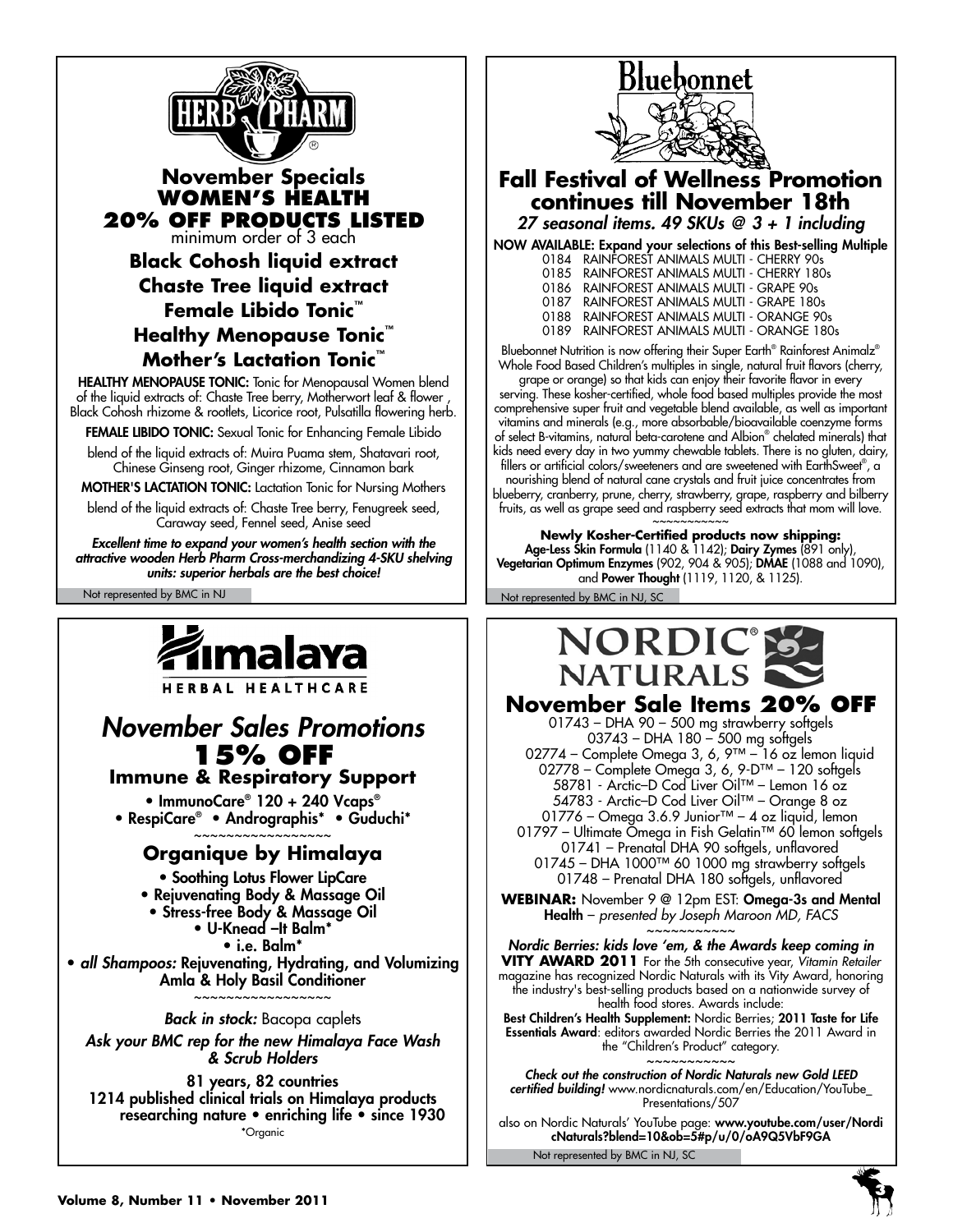



**Animal Aloe** 4 oz. Digestive Aid + Topical Aid **15% OFF 12 each**

Animal Aloe is an 100%-edible aloe-based skin treatment, and can be applied directly to the pet for wounds, hair loss, skin irritation, scarring and can be brushed on gums for tooth + gum treatment. It can also be squeezed on food or taken off the hand for digestion, gas, constipation, allergies, colds,

kidney support and longevity\*.

- 99% Certified Organic
- Whole Leaf Aloe Vera
- 100% Edible/Unscented
- Plus Vitamins A, C, E, & Herbs

*Instructions:* Apply a thin layer on affected area  $1-3 \times a$  day;  $1/2$  tsp. on food  $1-3 \times a$  day.

*Ingredients:* 99% Certified-organic whole leaf aloe vera juice concentrate [certificate # 103857]; kelp seaweed thickener; Vitamins A, C & E; azulene-chamomile extract; citric acid; potassium sorbate; allantoin extract. No water added!

*\* Disclaimer: these statements have not been evaluated by the FDA. These products are not intended to diagnose, treat, cure, or prevent any disease.*

# wellinhand **ACTION REMEDIES**

**Topically Applied Herbal Answers** 

# *NOVEMBER Promotions*

**Zero Zitz! Emergency Power** Astringent Toner

100% Natural Herbal and Aromatherapy, Nourishes, Tones, Softens Skin. Clears FAST! Guaranteed! *(We almost called this one "Prom Night").* 6 fl. oz. Disaster Intervention with Sage, Carrot Seed and Lavender +

# **Colds & Flu Sea Bath**

Lavender & Thyme let you sleep despite your cold symptoms! Contains coarse sea salt, Epsom salts, baking soda/sea weed blend, + pure essential oils. 20 oz Gluten free. Vegan

# **10% off Direct Orders Only**

NEWS: Wellinhand will launch its new, modern website on black Friday! Retailers will be able to order on the site! There will be a place for buyers to say who their rep is! Reps can place orders for the stores!

*To celebrate the new site, there will be a sales code: "black friday launch"* 

*There will be big sales that day for retailers!*  New site up soon! Ask BMC rep for details

Dr. Ohhira's Probiotics Dr. Ohhira's Probiotics

Win *Better Nutrition Magazine's* 

# **"Best of Supplements" Award 4 years running**

*The only supplement to ever earn the distinction of sequential awards*

DALLAS - October 11, 2011 Dr. Ohhira's Probiotics has been named a 'Best of Supplements' award winner in the Probiotic Category for the fourth year in a row. *Better Nutrition Magazine* presented the Award during the Natural Products Expo East held in Baltimore, Sept. 21-25.





*Finest Quality Hair, Body and Skincare Accessories*

# **Try the 'Brush Category' with Bass Brushes**

*if people have hair, it will work!*

**100% Pure Bristles with Nylon pins**

Two styles:

The Premier Series: All bamboo handles

The Elite Series: Acrylic handles

3 basic sizes: acrylic handle, Medium and Grande sizes; and Acrylic Tortoise and Acrylic Clear handles too!

• European Design

- Special Rubber Cushion • For all hair types
- Distributes the hair's oils, stimulates scalp, and exfoliates scalp

www.thehairdoccompany.com/ ecom/diagram.bv?diagramid=22

Not represented by BMC in NC, NJ, PA, SC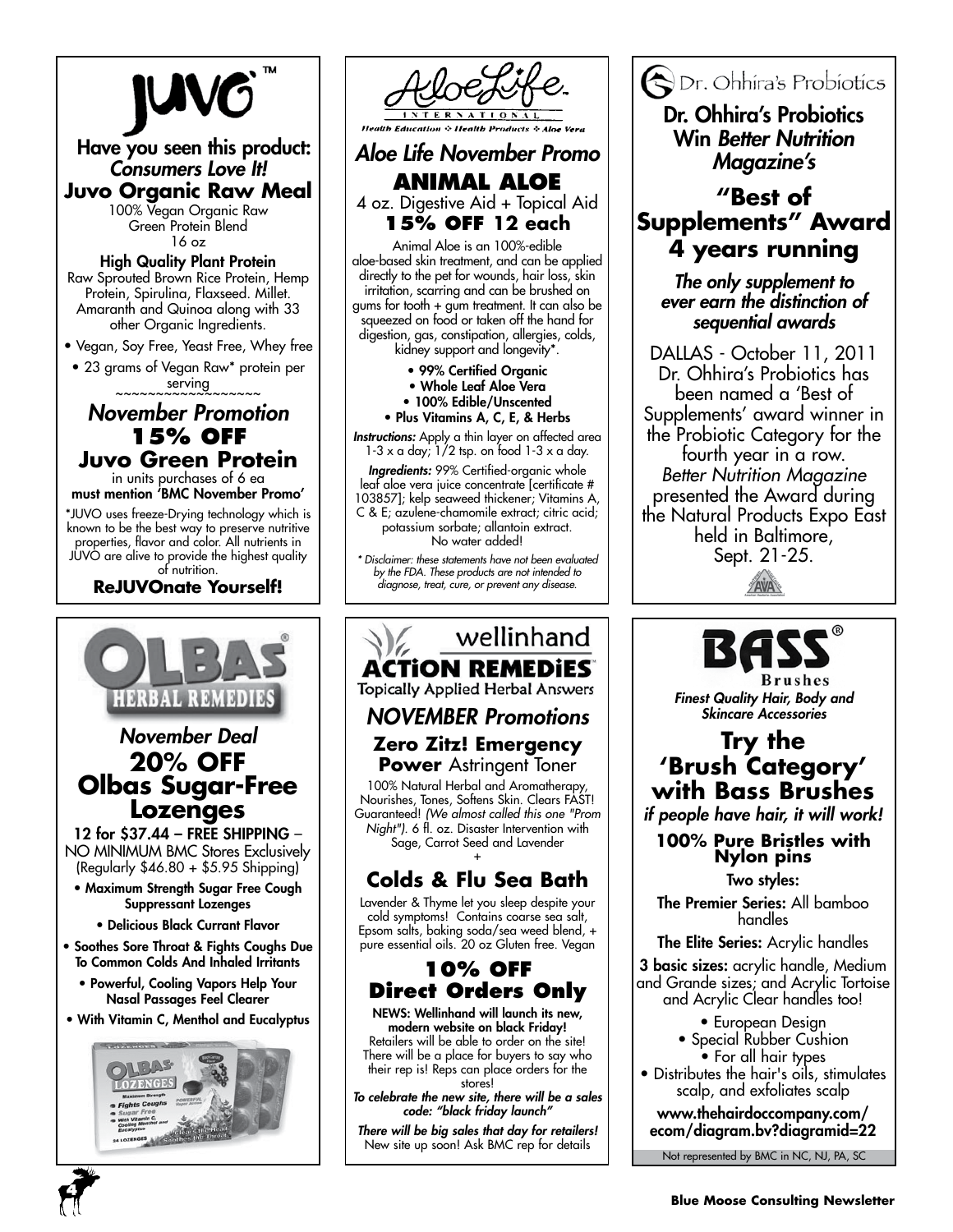

# immune **HEALTH BASICS**

CLINICALLY PROVEN IMMUNE SUPPORT

**In time for the developing Cold-n-Flu Season**

November Special LINE DRIVE

**6 each per SKU 10% OFF 9 each per SKU 15% OFF 12 each per SKU 20% OFF**

### *Wellmune WGP Clinically Proven Immune Support*®

Beta 1,3/1,6 gluco polysaccharide: 75 mg, 125 mg, 250 mg and 500 mg capsules

Nutritional Dosage Guidelines: The recommended daily dosage of Immune Health Basics is 1 milligram per pound of body weight. This dosage is based on the results of dozens of human clinical and preclinical studies. A person living under stressful conditions may want to consider double or triple the standard dose. Immune Health Basics is your best source for all-natural products that scientific research has shown to enhance immune system function + promotes well-being. IHB ingredients are patented, GRAS, TGA-approved, Kosher, Halal, non-allergenic and GMO-free. Backed by a high level of science that includes a strong safety data and a detailed understanding of how the ingredient works in the body. More than 40 U.S. patents and patents pending, plus additional filings in over 20 countries.

 For a quick refresher at this critical time of year, refresh your knowledge at: *http://immunehealthbasics.com/products.faq.cfm*



Extracted from the nut of the karite tree found in west + central Africa, this amazing, naturally vitamin-rich butter is one of the most healing, nourishing, and protective emollients available. Shea Butter has numerous benefits, including

the treatment of dry skin, sunburns, dermatitis, and stretch marks. Our Shea Butter is of the highest quality-- extracted and clarified naturally, without the use of hexane/solvents or other chemicals. So pure, so wholesome, it accommodates all skin types, from the tenderest to the toughest. (1 oz.)

*November Specials* **100% Shea Butter 6 ea 10% off 12 ea 15% off 24 ea 20% off**

# **MushroomScience®** *Beauty Starts with Healthy Skin*

Healthy skin is a sign of a healthy immune system. adding Tremella to your healthy skin routine will improve more than your complexion

 Tremella is commonly used in Traditional Chinese Medicine as a tonic for overall immune health. It has enjoyed popularity for centuries by women who value it for its ability to help improve the complexion + overall appearance of the skin.\* Tremella may help maintain the appearance & texture of the skin by helping the body maintain the production of hyaluronic acid. The production of hyaluronic acid normally declines with age.

The function of hyaluronic acid in the body is, amongst other things, to bind water and to lubricate moveable parts in the body such as joints and muscles. Tremella, by supporting the body's ability to naturally produce hyaluronic acid from within, is a much better option than trying to add it later through supplementation as the body's production of hyaluronic declines with age.

One (1) capsule Organic Tremella fuciformis mushroom 300 mg Hot water extract

20% polysaccharides

*November Promotion* **Tremella 3 ea 10% 6 ea 15% 12 ea 25%**

Must mention BMC November Special when placing order



**Nurturing Naturally Since 1987** 

*November Promos:* **20% Discount**

on the following, 6+ per sku:

**Sick Stopper (N216)** Take daily during cold/flu season or use at first sign of acute illness. Helps relieve symptoms of common viral infections.

**Vitality (N085)** Formulated for symptoms of physical exhaustion, chronic fatigue and general lethargy caused by stress or lowered vitality.

**Kids Bowel~Digestive Care (F029)** Formulated for digestive health and for associated symptoms such as weak digestion, nausea, burning, bloating, gas, cramping and pressure.

**Pets Energy~Vitality Assist (P024)** Formulated for symptoms associated with illness, lowered vitality and aging such as fatigue, debility, decreased appetite, enlarged glands and stress. **~~~~~~~~~~~~~~**

*Upcoming Newton News:* Newton will be closed Nov. 24 & 25 for Thanksgiving Newton will be at SOHO; Orlando FL—Booth 900 Show discount dates: December 2-9 **Show Discounts: 15% for attendees, + 10% for non-attendees**

Not represented by BMC in NC, SC



#### *The Finest Silver Product Made* **Pure Silver Hydrosol Sovereign Silver**®

Each batch of Sovereign Silver undergoes the most stringent Quality Control and Quality Assurance testing including 3rd party laboratory confirmation. The Total Quality Assurance approach to manufacturing requires continuous testing during all the stages of production

| <b>QA Test Procedure</b>            | Level     | Done |
|-------------------------------------|-----------|------|
| Microbial load batch testing        | no growth |      |
| Fungal & bacterials species sterile | no growth | x    |
| Organochlorine pesticides           |           | Х    |
| Organophosphorous pesticides        |           | x    |
| Carbamates pesticides               |           | x    |
| Heavy metals (As, Cd. Cr, Pb)       |           | χ    |
| Heavy metal (Hg)                    |           | x    |
| Pyrogens/endotoxin levels           |           | x    |
| TEM micoscopy performed             | 100,000x  | x    |
| Organoleptic                        | Passed    | Χ    |
| Product concentration               | 10 PPM    | χ    |
| Standardization (pH, conductivity)  | Passed    |      |

*Your health depends upon it*

Ask your BMC rep for **SOHO deals** if you are planning on attending the show

Orders placed at the booth at SOHO

Not represented by BMC in NC, SC, NJ, eastern PA

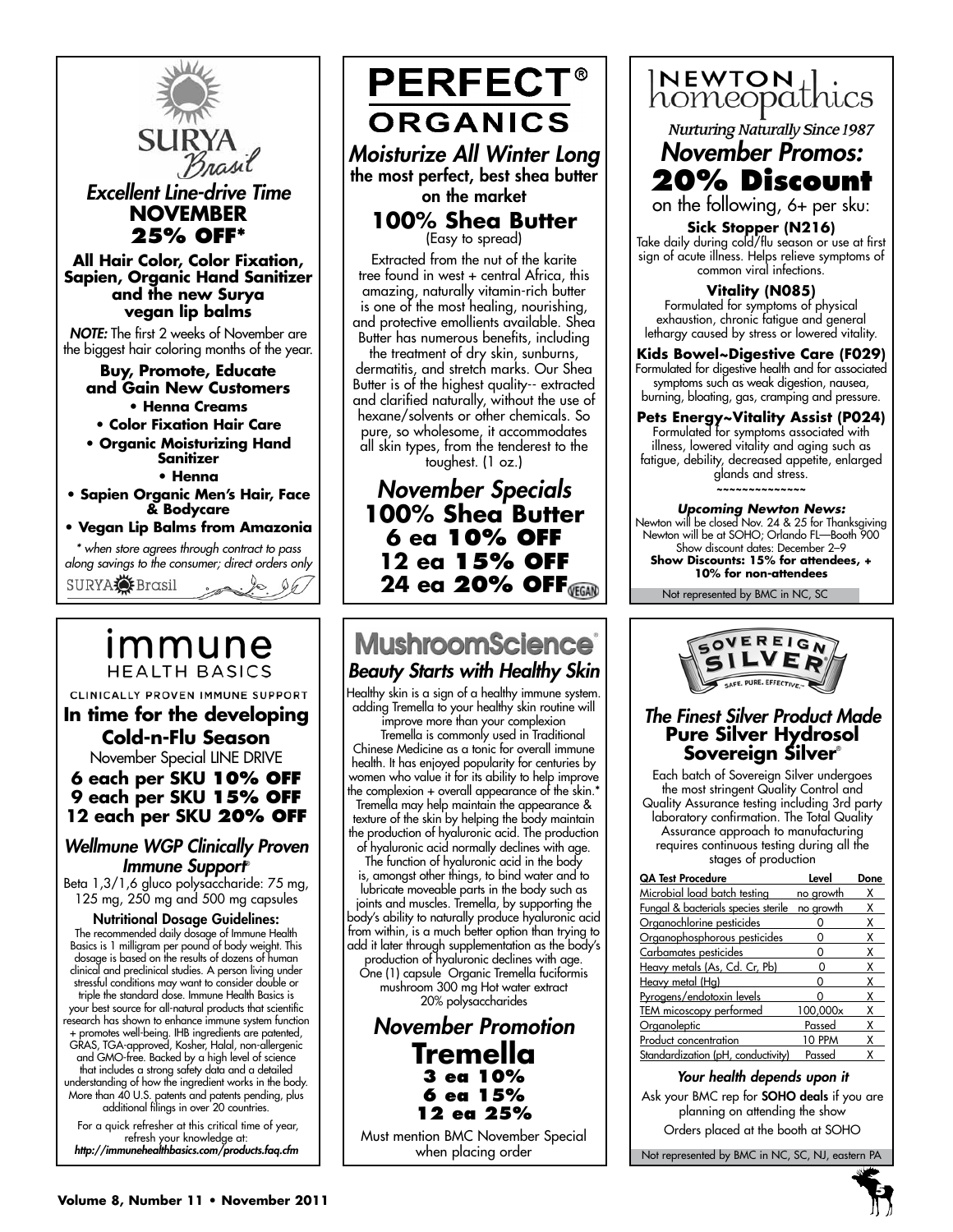

*Oh the weather outside is frightful, but the deals are so delightful*

*the answer for Seasonal Lip Care* **November Specials 35% OFF**

• all USDA-Organic Gold displays: convertible Organic Gold display, unflavored (0025); reach-in Displays + Eco Clip, unflavored (0112)

• and co-branded **Dagoba** chocolate lip balms; USDA-Organic lip balms

~~~~~~~~~~~~~~~~

Lavender (0243), Roseberry (0244), Mint (0245), Assorted (0246)

Stock your shelves with the best cold weather stocking stuffers around!



*Bodyceuticals: Organic Never Felt So Good*

**November Promotion 20% OFF**

**ALL SpaBody Products ALL Bodylove**

**ALL Body Cocktails**

Bodylove Massage Oils: 4 oz Almond, Cherry, Chocolate, Coconut, Unflavored

Body Cocktails Moisturizer Spray naturally-scented with Organic flavors and essential oils. 100% Vegan Coconut Chi Chi, Key Lime, Lemon Drop, Orange Creamsicle, Pineapple Grapefruit, Pink Grapefruit, Vanilla Cream, Unscented

SpaBody Organics: Body Butters, Body & Tan Oils, Facial Care

*Ask your BMC rep for a price list*

**Promote the Gift of Organic Bodycare this Holiday Season**

#### **Holistic Women's Health** *continued from page 2*

The best lip balm for the world by Himalaya Herbal Healthcare® already know the benefits of these two formulas for digestion. The ancient Ayurvedic herbal preparation listed as "Dashamoola blend" may seem a little daunting with herbs that are new to many of us, but what needs to be known and communicated is that these herbs are all roots, and they function as "grounding" energies. One of the most wellknown herbs in the formula is shatavari: which we all should learn to speak on! MenstriCare® has the illustrious intent of being well-rounded enough for every pre-menopausal woman. With so much research behind the combination, it is an excellent formula to find a confidence level in recommending—after women start to tell you their stories of success.

For the Second Spring that women should find as their inheritance, there is a transitional formula that becomes the herbal daily after menstruation has stopped. *MenoCare*® also takes a practical approach to herbal support to the women's body during this time of transition. This formula may be easier to present to the casual shopper in need of positive menopausal responses, yet it may only be the practical consumer who will immediately understand the rationale for the complex. In the natural order, menopause reflects a situation of heat that is moving out of the body. This excess heat is often connected to the liver, which explains the presence of herbs that are considered cooling to an overworked liver, and the mind! Licorice is sweet and cooling, and gotu kola is the water herb for cooling; and these are combined with the famous adaptogen shatavari in a blend that is proven effective. Once it is tried by one, it will be recommended by all!

*November Promotion* **Children's Oxylent**® **Prenatal Oxylent® 15% off***\*\** 6 box minimum (mix & match) **Prenatal Oxylent® just turned one year old.** This new & innovative product is a delicious way for women to support<br>preconception, pregnancy and lactation through a high-quality<br>vitamin/mineral supplement formulated for pregnancy and<br>postpartum. With a revolutionary effervesce stevia, this gluten-lactose-caffeine-sugar-free product is the official multivitamin of the American Pregnancy Association **This supplement delivers** a blend of enzymes, electrolytes, amino acids, vitamins and chelated minerals. It delivers 800 I.U.s of Vitamin D3, Calcium Ascorbate, Methylcobalamin, Choline Bitartrate\*, Albion**®** Calcium and Magnesium; and 18 mg of iron It also contains 100 percent RDA or more of B vitamins, along with the enzymes SOD and Catalase, and an electrolyte blend. Sweetened with stevia, the delicious Cranberry Raspberry hydrating drink has 5 calories, less than I gm of total carbohydrates and no sugar. **Prenatal Oxylent® is a delicious option** for women when they may want a liquid multiple, and/or when they want superior quality nutrition in a sugar-free effervescent drink. **\*It is particularly important for pregnant women to get enough choline**, since low choline intake may raise the rate of neural tube defects in infants, and may affect their child's<br>memory. One study found that higher dietary intake of choline<br>shortly before and after conception was associated with a lower<br>risk of neural tube defects \*\* Guidelines: the 15% promotional discount is offered on these

Not represented by BMC in SC products when the store agrees to pass on the discount + properly market the product with signage and/or advertising

The herb other than shatavari that is in both formulas is called Asoka tree bark. This beautiful, mid-sized evergreen tree has been known as far back as the time when ancient healers sang songs and wrote sonnets based entirely upon the plant flora of the various regions of India. The translation of the word for the plant says a lot about its intent: some translate it as "one without any worries," and another translates it as "remover of sorrow." What is important to note, as we continue to learn, is that this legendary and sacred tree is a classic rasayana, which means that it is regarded as a universal and safe panacea.

*MenoCare*® for the first half of life, *MenstriCare*® for the many years of wisdom that follow! What is beautiful about these formulas is the science behind them, but also that they serve to nourish body systems in a manner that is a perfect adjunct to the Daily Multiple, the extra mineral support and the essential Omega-3 supplement.

In the history of humanity, it was often the woman who found the efficacy of herbs for health. It is our job to make sure that the best herbals are available to the healthseeker, which is one reason to promote the safety, quality and vertical integration of manufacture that is Himalaya.

For herbs from the American and European traditions you are not going to find a better herb supplier than this country's leading liquid herb extract manufacturer, **Herb Pharm**® . The selection of products available for women's health from Herb Pharm® is inspiring. Herbalists love the herb cabinet they can utilize with the great individual herbs and compounds that Herb Pharm® provides (see chart below). Our goal should be to stock, promote and educate on the differentiating possibilities that all of these products provide.

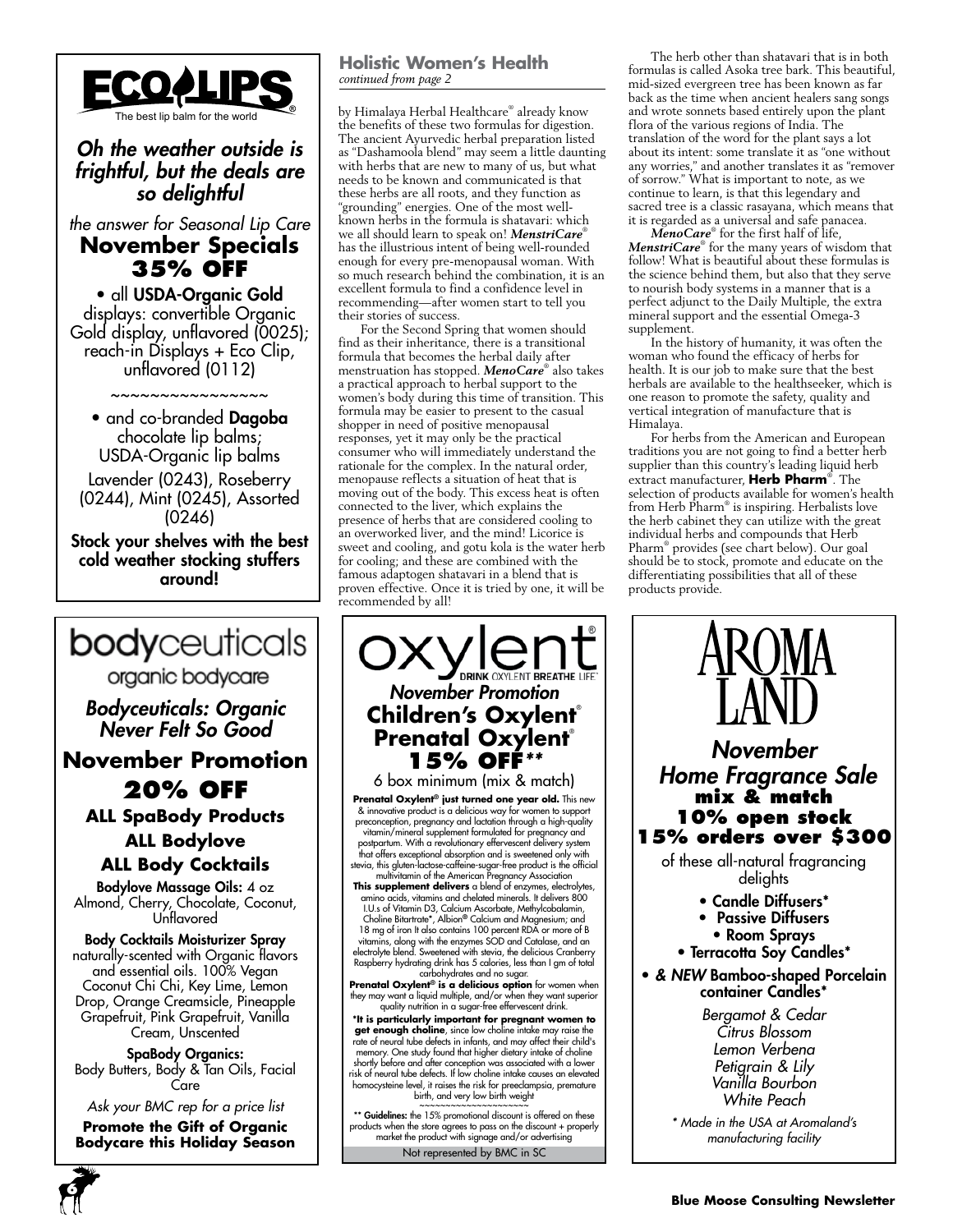If there was one herb that could serve as a lifelong companion for most women, it would be the Chaste Tree berry. This tree, *Vitex agnuscastus*, is a gift from nature when there are concerns about estrogen-progesterone imbalances. It is no coincidence that Vitex is the lead herb in two of Herb Pharm® 's most popular women's formulas, *PMS Comfort Tonic*™ and *Healthy Menopause Tonic*™. It is also a primary herb in the *Phytoestrogen Tonic*™.

Vitex has a storied, historical usage, from Hippocrates, Pliny the Elder and Theophratus to Dr. Gerhard Madaus, who founded Madaus AG in Cologne (Gr) in the 1930s. This spicy peppery plant is greatly trusted in modern-day European herbalism as well. Herb Pharm® provides a

product that is derived from Custom Wildcrafted™ mature berries that are grown in their wild habitat, and are fully-ripened and carefully shade-dried to make an Herb Pharm® quality product.

Vitex is very well-accepted in European phytomedicine for situations of fertility, P.M.S., and with hot flashes at the initial stages of menopause. There are no reported side-effects to speak of, though it is not recommended during pregnancy. The actions of Vitex are considered to be balancing to the estrogen-progesterone ratios in the body at different times in a women's life. Vitex appears to be a female health superstar when one studies all the potential benefits, and yet most stores sell very little Vitex.

#### **"We Are health food people: A Life of Service Remembered: Norman Farnsworth, Ph.D. 1930-2011"**

Renowned pharmacognosist and internationally-respected medicinal plant research expert, Norman R. Farnsworth, Ph.D., died on September 10 at a Chicago hospital. He was 81. Dr. Farnsworth was born on March 23, 1930 in Massachusetts. Norman Farnsworth was a veteran of the Korean War... awarded the Korean Ribbon with Four Battle Stars, the Combat Medical Badge, and Bronze Star with a "V" device.

He received his degree in pharmacy from the Massachusetts College of Pharmacy in 1953 and his Ph.D. in pharmacognosy, the study of drugs from natural origins (including medicinal plants, microbes, marine organisms, and fungi), from the University of Pittsburgh in 1959. At Pitt, he helped to institute a pharmacognosy Ph.D. program at the university and was the first to chair it. In 1970, Prof. Farnsworth left the University of Pittsburgh for a post in the College of Pharmacy at the University of Illinois at Chicago (UIC) where he served as Head of the Department of Pharmacognosy and Pharmacology from 1970-1982. At UIC, he was also Director of the World Health Organization Program for Collaborative Research in the Pharmaceutical Sciences – a multidisciplinary program which brought together, for the first time, scientists in numerous fields of medicinal plant research to collaborate on drug discovery from medicinal plants.

Professor Farnsworth was an internationally-recognized scholar and initiator or co-initiator of many significant projects in the fields of pharmacognosy and medicinal plant research. Among other accomplishments, he was a founding member of the American Society of Pharmacognosy (ASP) in 1959 and a founding member of the Society for Economic Botany (1959). In 1975, Prof. Farnsworth created the NAPralert (acronym for Natural Products Alert) Database at UIC, the world's first computerized database of ethnobotany, chemistry, pharmacology, toxicology, and clinical trials on medicinal plants. The author or co-author of hundreds of research papers published in peer-reviewed journals, Prof. Farnsworth co-founded the peer-reviewed journal *Phytomedicine, the International Journal of Phytotherapy and Phytopharmacology*, along with Professor Hildebert Wagner, Ph.D., at the University of Munich, who remains the journal's editor-in-chief. This journal is now acknowledged as one of the leading scientific journals in this field. Among many other organizations and publications with which he was involved, Prof. Farnsworth was also a co-founder of the American Botanical Council (ABC), an independent nonprofit research and education organization, and the longest-serving member of its Board of Trustees.

In 2005, the ASP renamed its annual Research Achievement Award in honor of Prof. Farnsworth in his name, given to outstanding members of the medicinal plant research community. And, in 2005, ABC established its Norman R. Farnsworth Excellence in Botanical Research Award, given to medicinal plant researchers who have made significant contributions to the field of medicinal plants and herbal dietary supplements.

In the 1990s, Prof. Farnsworth was a member of the Commission on Dietary Supplement Labels, a commission established by President Bill Clinton as part of the provisions of the Dietary Supplement Health and Education Act of 1994 (DSHEA) to develop recommendations for the review of the quality, safety, benefits, and appropriate labeling of dietary supplements.

*"He was like a father or uncle figure to many of his 130-plus Ph.D. students and post-docs, creating a 'family' of medicinal plant researchers who are now working in many institutions around. No matter how busy he was – and he carried an incredible workload not matched by many in any field of medicinal plant science – Norm would always take time to talk to students and fellow colleagues,"* said Mark Blumenthal, Founder & Executive Director, American Botanical Council, Editor, HerbalGram & HerbClip

**About the American Botanical Council:** Founded in 1988, the *American Botanical Council* is a leading international nonprofit organization addressing research and educational issues regarding herbs and medicinal plants. ABC's members include academic researchers and educators; libraries; health professionals and medical institutions; government agencies; members of the herb, dietary supplement, cosmetic, and pharmaceutical industries; journalists; consumers; and others in over 80 countries.

The organization publishes the quarterly journal HerbalGram, the monthly e-publication HerbalEGram, HerbClips (summaries of scientific and clinical publications), reference books, and other educational materials. ABC also hosts HerbMedPro, a powerful herbal database, covering scientific and clinical publications on more than 225 herbs. Information: Contact ABC at P.O. Box 144345 , Austin , TX 78714-4345 , Phone: 512-926-4900. http://www.herbalgram.org/

SOURCE American Botanical Council. www.prnewswire.com/news-releases/norman-r-farnsworth-renownedmedicinal-plant-researcher-dies-at-81-129656453.html

*Please support the American Botanical Council and subscribe to HerbalGram*

The beauty of the Herb Pharm® formulas is that Vitex is "in the formula," and the formula connotes its usage by the name: *PMS Comfort Tonic,*™ *Health Menopause Tonic,*™ *Phytoestrogen Tonic*™. If the consumer wants a credible and therapeutic capsule-version of this superhero, Bluebonnet provides a Vcap® of a European-standardized extract with 0.6% of the standardized component, a flavonoid, agnuside.

Vitex has an estrogen-like activity, as do all the herbs in Herb Pharm's Phytoestrogen Tonic™. While Vitex is a balancing herb, the herbs in this formula provide phytoestrogens, which are plant compounds that mildly mimic and sometimes act as antagonists to estrogen.

While repeating that we can discuss these herbs as nutritive foods, it is also important to remember that these products are not sources of estrogen. The herbs in the P*hytoestrogen Tonic*™—Black Cohosh, Saw Palmetto, Sage and Licorice—contain phytoestrogens, which mimic the chemistry of estrogen, and have an activity that would be slower and weaker than medical estrogen therapies, but which are also free of estrogens side-effects. It is like hormones are keys and hormone receptors are key holes, and phytoestrogens can fill the key holes to prevent situations of imbalance.

There are many who feel that while estrogen therapy has a valid place in healing, it should be used cautiously, as it is indeed hormonal therapy. To avoid unknowns, many turn to the more natural route first to see if an herbal alternative can resolve imbalances.

Most women, surprisingly, do not even understand the role of estrogen and progesterone in their body—and many think one is good and the other bad. Both are important parts of the human physiology, and both have critical roles in the attempt to maintain body harmony through a lifetime. Estrogen is responsible for the health of the estrogen-sensitive tissue, and promotes the perfect conditions for fertilizing eggs in the uterus. Progesterone is the hormone that promotes ovulation ("pro-gestation"). Both hormones serve a human need, and both are susceptible to imbalances in this stress-filled world we live in. Hormonal imbalances lead to many of the symptoms that bring women into your stores looking for assistance. Vitex becomes is an important part of the *Phytoestrogen Tonic*™ as it works in combination with the other phytoestrogens by indirectly promoting optimal progesterone production…. and thereby attempting to bring allostasis.

The final consideration for general women's health (fertility, libido, PMS, menopause, vitality, immune support, galactagogic support, thyroid concerns are all issues where your shelves could be generously teeming with options, and these concerns are a topic for another day) is the excellent and versatile *Women's Health Tonic*™ by Herb Pharm® . This product also functions as

*continued on page 8*

#### **Other Herb Pharm Products for Women's Health**

**Cross-Merchandising Opportunities**

• Alfalfa • Motherwort • Nettle Blend • Red Clover

- Female Libido
- Tonic $^\circ$
- Mother's
- Lactation Tonic®
- Black Cohosh
- Cramp Bark
- Dong Quai
- Shatavari
- Thyroid Calming® **Compound** • Thyroid Lifter®
	- **Compound**